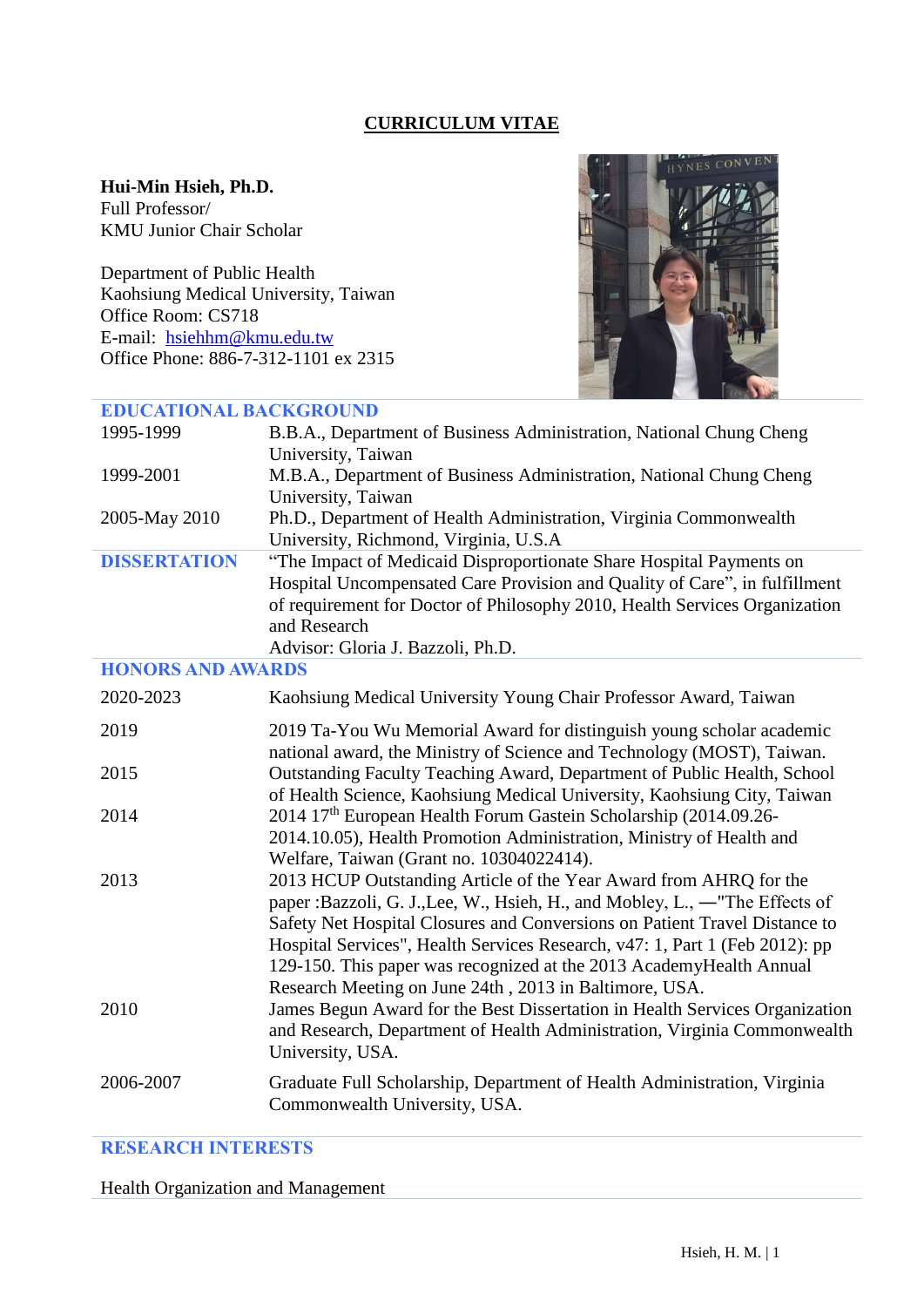Health Policy and Program Evaluation Health Economics Pharmacoeconomics Pharmacoepidemiology Health Outcome Research Health Care Financing and Accounting Research Methodology and Applied Econometrics Statistics

#### **RESEARCH SPECIALITY**

Health Policy and Program Evaluation; Cost-Effectiveness Analysis; Cost-Utility Analysis; Budget Impact Analysis

| <b>RESEARCH EXPERIENCE</b>             |                                                                                                                                                 |
|----------------------------------------|-------------------------------------------------------------------------------------------------------------------------------------------------|
| Feb 2019 to present<br>Aug 2015 to Jan | Professor at Department of Public Health, Kaohsiung Medical University<br>Associate Professor at Department of Public Health, Kaohsiung Medical |
| 2019                                   | University                                                                                                                                      |
| Feb 2012 to July                       | Assistant Professor at Department of Public Health, Kaohsiung Medical                                                                           |
| 2015                                   | University.                                                                                                                                     |
|                                        |                                                                                                                                                 |
| Aug 2019 to present                    | Director of Center for Big Data Research, Kaohsiung Medical University<br>(KMU)                                                                 |
| Aug 2019 to present                    | Director of Division of Biostatistics and Bioinformatic, Kaohsiung Medical                                                                      |
|                                        | University Hospital (KMUH)                                                                                                                      |
| July 2010-Aug2011                      | Health Outcome Research Analyst at HealthCore Inc., a professional health                                                                       |
|                                        | research subsidiary of Wellpoint, Inc. with Blue Cross and Blue Shield                                                                          |
|                                        | managed care insurance plans, focusing on observational health outcome<br>research. http://www.healthcore.com                                   |
|                                        |                                                                                                                                                 |
| 2007-2010                              | Research Assistant. Work with Dr. Gloria J. Bazzoli for the National                                                                            |
|                                        | Institutes of Health (NIH) project "Safety Net Hospitals and Minority Access                                                                    |
|                                        | to Health Care", is funded by NIH (NIH Grant #5R01HL082707-02) at the<br>Department of Health Administration, Virginia Commonwealth University  |
|                                        |                                                                                                                                                 |
| 2006-2007                              | Research Assistant. Worked with Dr. Dolores G. Clement and Dr. Cathy J.                                                                         |
|                                        | Bradley at the Department of Health Administration, Virginia Commonwealth<br>University                                                         |
|                                        |                                                                                                                                                 |
| 1998-2001                              | Research Assistant. Worked with Dr. Fong-Huei Huarng for the National                                                                           |
|                                        | Science Council project "Physician in TQM I-III" (NSC 89-2416-H-194-063)                                                                        |
|                                        | at the Department of Business Administration, National Chung Cheng<br>University, Taiwan.                                                       |
|                                        |                                                                                                                                                 |

#### **HOSPITAL ADMINISTRATION EXPERIENCE**

#### 2001-2005 Health Administrator with the Center of Health Performance Evaluation and Research, Kaohsiung Medical University (KMU), Kaohsiung, Taiwan.

#### **TEACHING EXPERIENCE**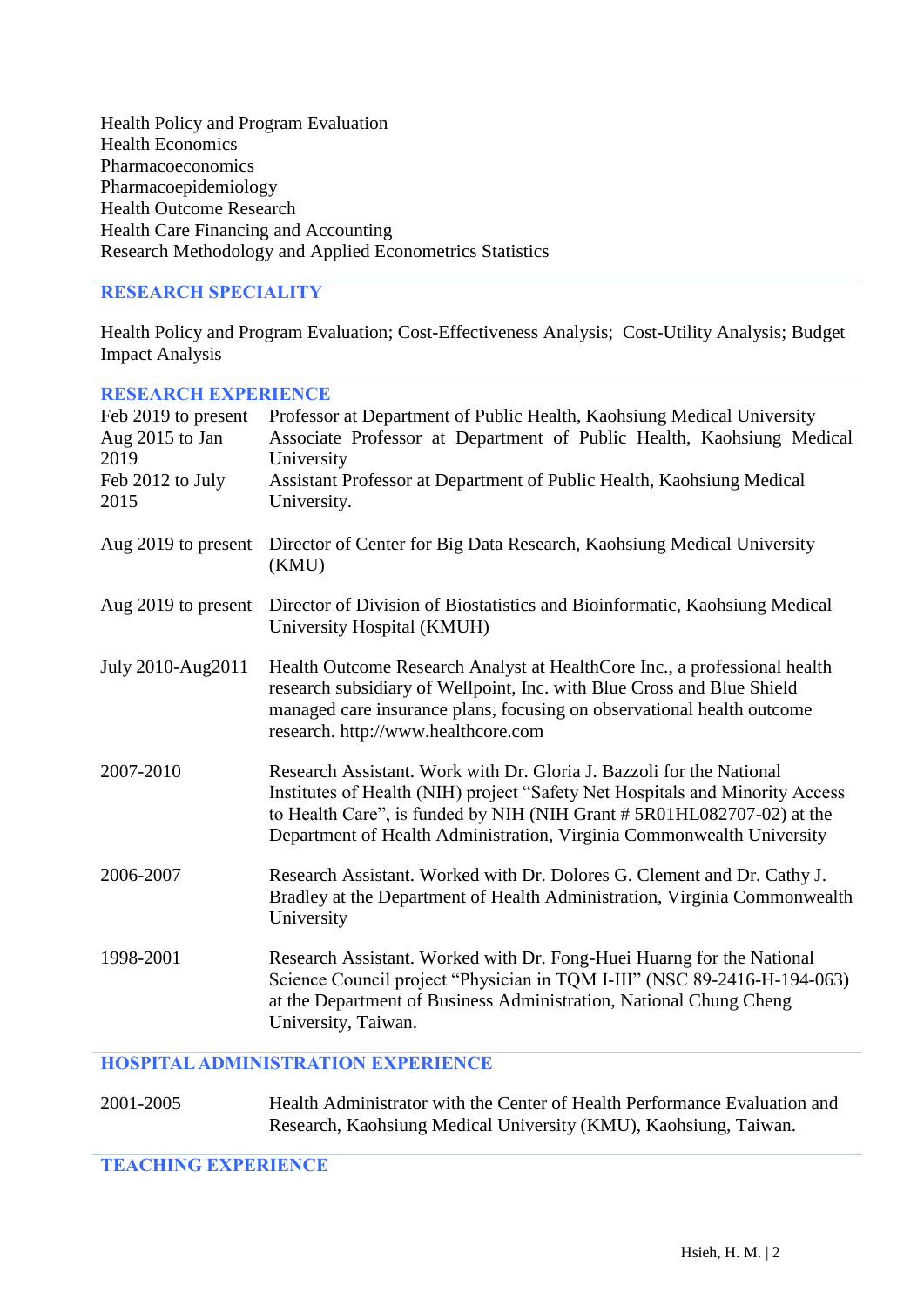|                          | Feb 2019 to present Full Professor at Department of Public Health, Kaohsiung Medical University                                                                                                                                                                                                                                                                                                                          |
|--------------------------|--------------------------------------------------------------------------------------------------------------------------------------------------------------------------------------------------------------------------------------------------------------------------------------------------------------------------------------------------------------------------------------------------------------------------|
| Aug 2015 to Jan<br>2019  | Associate Professor at Department of Public Health, Kaohsiung Medical<br>University                                                                                                                                                                                                                                                                                                                                      |
| Feb 2012 to July<br>2015 | Assistant Professor at Department of Public Health, Kaohsiung Medical<br>University.                                                                                                                                                                                                                                                                                                                                     |
| Feb 2012 to present      | Assistant Professor at Department of Public Health, Kaohsiung Medical                                                                                                                                                                                                                                                                                                                                                    |
| 2002-2005                | University<br>Adjunct Faculty with the Department of Business Administration, Southern<br>Taiwan University, Tainan, Taiwan. Courses taught: Principle Economics;<br>Market Research; Consumer Behavior; Statistics; Service Management and<br>Marketing.                                                                                                                                                                |
| <b>Grant Projects</b>    |                                                                                                                                                                                                                                                                                                                                                                                                                          |
| Aug 2020 to July<br>2023 | "Evaluation of Health Inequality and Feasibility Assessment of Establishment<br>of Pay-for-Performance Integrated Care Models for Patients with<br>Schizophrenia Comorbid with Diabetes Mellitus"<br>Principle investigator, PI<br>Funding source: Ministry to Science and Technology, MOST 109-2423-H-                                                                                                                  |
|                          | 037 -001 -SS3.                                                                                                                                                                                                                                                                                                                                                                                                           |
| Aug 2019 to July<br>2019 | "Applying health economic theory to investigate the association<br>between cancer screening policy, utilization and cancer prognosis"<br>Principle investigator, PI<br>Funding source: Ministry to Science and Technology, MOST 108-2410-H-                                                                                                                                                                              |
|                          | 037 -007 -036.                                                                                                                                                                                                                                                                                                                                                                                                           |
| Jan 2018 to Oct<br>2018  | "Study of Quality Indicators for Chronic Kidney Disease Care"<br>$Co-PI$                                                                                                                                                                                                                                                                                                                                                 |
| Aug 2017 to July<br>2018 | Funding sources: the National Health Insurance Administration<br>"A Study of the Association Between the Cancer Quality Improvement and<br>Prevention Program and Cancer Screening (II)"<br>Principle investigator, PI<br>Funding source: Ministry to Science and Technology, MOST106-2314-B-                                                                                                                            |
| June2017 to Dec          | 037-036.<br>"Risk assessment of occupational diseases among workers in restaurant $\&$                                                                                                                                                                                                                                                                                                                                   |
| 2017                     | food services industry"<br>Principle investigator, PI<br>Funding source: Institution of labor, occupational safety and health, Ministry<br>of Labor                                                                                                                                                                                                                                                                      |
| Jan2017 to Dec<br>2019   | "Economic Evaluation for Chronic Kidney Disease (CKD) Screening and<br>Early CKD and pre-ESRD disease management program",<br>sub-granted under the project "Using HTA methodology to investigate the<br>cost-effectiveness of the prevention and treatment strategies on common<br>major diseases in Taiwan"<br>Principle investigator, PI for the sub-grant.<br>Funding source: Center for Drug Evaluation (RC1051116) |
| Aug 2016 to July<br>2017 | "A Study of the Association Between the Cancer Quality Improvement and<br><b>Prevention Program and Cancer Screening"</b>                                                                                                                                                                                                                                                                                                |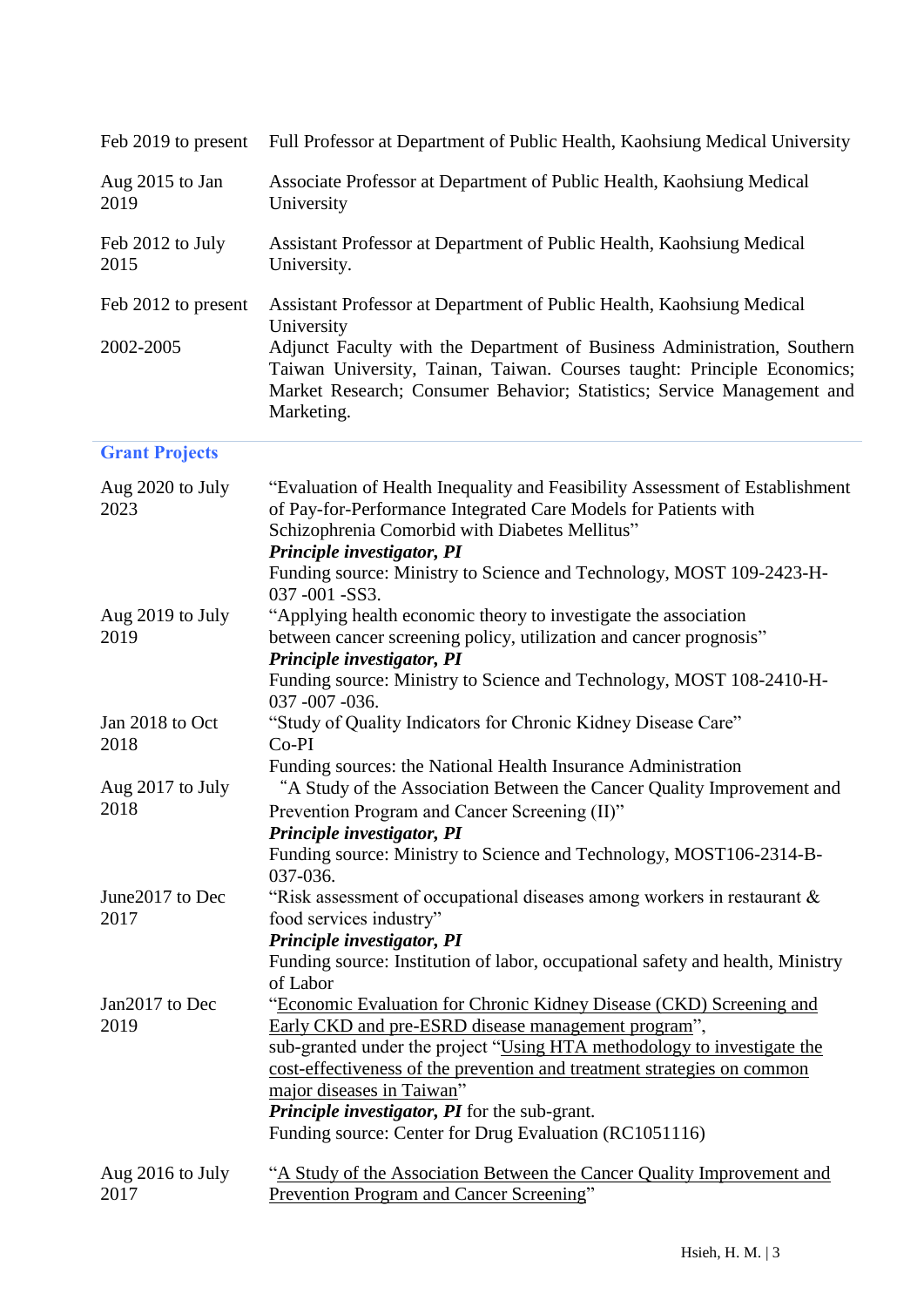|                          | Principle investigator, PI<br>Funding source: Ministry to Science and Technology, MOST105-2314-B-<br>$037 - 063$ .                                                                                                                                                                                      |
|--------------------------|---------------------------------------------------------------------------------------------------------------------------------------------------------------------------------------------------------------------------------------------------------------------------------------------------------|
| Aug 2016 to June<br>2017 | "Economic Evaluation of Lung Cancer Screening with Low-dose<br>Computerized Tomography for Smoking Groups"<br>Principle investigator, PI<br>Funding source: Center for Drug Evaluation                                                                                                                  |
| Jan 2016 to Dec<br>2020  | "Clinical Outcomes and Cost-Effectiveness of an Integrated Cardiac-Kidney-<br>Diabetes-Neuro Care Program"<br>$Co-PI$<br>Funding source: National Health Research Institution (RB1050702)                                                                                                               |
| Jan 2016 to Dec<br>2017  | "Epidemiology study of occupational diseases among workers in food and<br>beverage manufacturing, plastic products manufacturing, transport equipment<br>manufacturing and repairing industry"<br>$Co-PI$<br>Funding source: Institution of labor, occupational safety and health, Ministry<br>of Labor |
| Aug 2015 to July<br>2018 | "Long-term outcomes and healthcare utilization in older hip fracture patients<br>comorbid with parkinsonism"<br>$Co-PI$<br>Funding source: Ministry to Science and Technology, MOST 104-2314-B-<br>037 - 026 - MY3                                                                                      |
| May 2014 to July<br>2016 | "A Study of the Association Between Diabetes Pay-for-Performance Program<br>and Cancer Care Under Taiwanese National Health Insurance"<br>Principle investigator, PI<br>Funding source: Ministry to Science and Technology, MOST 103-2314-B-<br>037-001                                                 |
| Jan 2014 to Sep<br>2014  | "Effectiveness Evaluation of Pre-ESRD patient care and education program<br>under the National Health Insurance Program"<br>$Co-PI$<br>Funding source: National Health Insurance Administration                                                                                                         |
| Aug 2012 to July<br>2015 | "Impact of Medical Technological Innovation on Clinical Outcomes and<br>Cost-Effectiveness of Surgical CRC Patients"<br>$Co-PI$<br>Funding source: Ministry to Science and Technology, NSC101-2314-B037-<br>050-MY3                                                                                     |
| Nov 2012 to Nov<br>2013  | "Evaluation of Pay-for-Performance and Establishment of Prospective<br>Payment for<br>Integrated Care"<br>$Co-PI$<br>Funding source: National Health Insurance Administration, DOH101-NH-<br>9018                                                                                                       |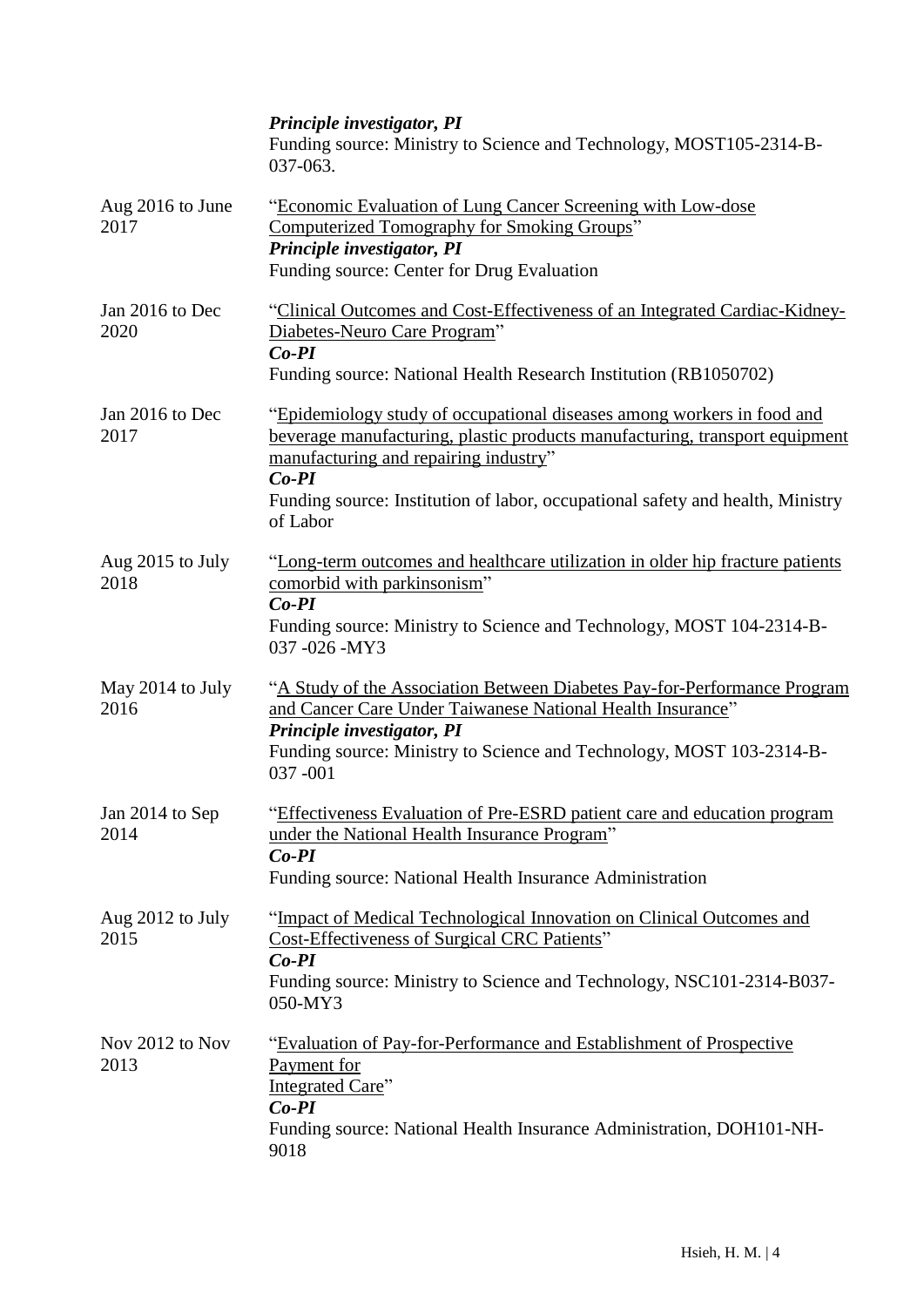| Dec 2012 to Dec          | "Effect of Cuts in Reimbursement on First-Year Mortality in Incident ESRD  |
|--------------------------|----------------------------------------------------------------------------|
| 2013                     | Dialysis Patients"                                                         |
|                          | Principle investigator, PI                                                 |
|                          | Funding source: Kaohsiung Medical University, KMU-Q102001                  |
| June 2012 to Dec<br>2012 | "Evaluation of Dialysis Therapy Reimbursement Policy in Taiwan"<br>$Co-PI$ |
|                          | Funding source: Ministry of Health, DOH-101K6188                           |

**PUBLICATIONS** (\*: Corresponding Author)

- Hsieh, H.M.<sup>\*</sup>, Shen, C.T., Chen, L.S., Chen, F.M., and Yeh, S.C.J. (2022). "Moderation Effect of Mammography Screening among Women with Multiple Chronic Conditions", Scientific Reports. Accepted on Jan  $18<sup>th</sup>$ , 2022. (SCI, IF=4.380, Ranking=17/72, multidisciplinary sciences) (Grant No. KMU-M108007; MOST105-2314-B-037-063, MOST106-2314-B-037-036, MOST 108-2410-H-037-007; MOST 109-2423-H-037-001-SS3).
- Chen, H.C., Wu, C.I., Hsieh, H.Y., He, J.S., Hwang, S.J., and **Hsieh, H.M.\*** (2022). "Predictors and Assessment of Hospice Use for End-Stage Renal Disease Patients in Taiwan", International Journal of Environmental Research and Public Health. 19, 85. <https://doi.org/10.3390/ijerph19010085> (SSCI/ SCI, IF=3.390, Ranking=42/176 in public, environmental & occupational health). (Grant No. KMU-M108007; MOST105-2314-B-037-063, MOST106-2314-B-037-036, MOST 108-2410-H-037-007; MOST 109-2423-H-037-001-SS3).
- Huang, C.J., Huang, Y.T., Lin, P.C., **Hsieh, H.M.#**\*, and Yang, Y.H.#\*(2022). "Mortality and suicide of major depressive disorder before and after type 2 diabetes mellitus", Journal of Clinical Psychiatry 83(1):20m13692. [https://doi.org/10.4088/JCP.20m13692.](https://doi.org/10.4088/JCP.20m13692) (SSCI/SCI, IF=4.384, 28/172 in psychology, clinical; 31/250 in psychiatry). Equal contribution to the corresponding author.
- **Hsieh, H.M.**\* (2021). "Effect of Accessibility Improvement in a National Population-based Breast Cancer Screening Policy on Mammography Utilization among Women with Comorbid Conditions in Taiwan", Social Science and Medicine. 284. 114245 (September 2021). <https://doi.org/10.1016/j.socscimed.2021.114245> (SCI/SSCI, IF=4.634, ranking=3/45, social sciences, biomedical; ranking 20/176, public, environmental & occupational health) (Grant No. KMU-M108007; MOST105-2314-B-037-063, MOST106-2314-B-037-036, MOST 108-2410-H-037-007; MOST 109-2423-H-037-001-SS3)
- **Hsieh, H.M.\*,** Chang, W.C., Shen, C.T., Liu, Y., Chen, F.M., Kang, Y.T. (2021). "Mediation Effect of Health Beliefs in the Relationship between Health Knowledge and Uptake of Mammography in a National Breast Cancer Screening Program in Taiwan." Journal of Cancer Education, 36(4):832-843. (Published on line 26 February 2020). <https://doi.org/10.1007/s13187-020-01711-7> (SCI/SSCI, IF=2.037, ranking=29/78 in Education, Scientific disciplines). (Grant No. KMU-M108007; MOST105-2314-B-037-063, MOST106- 2314-B-037-036, MOST 108-2410-H-037-007).
- Shen, C.T., Hsieh, H.M.<sup>\*</sup>, Pan, C.H., Wu, M.T., and Chuang, Y.S. (2021). "Breast Cancer Risks among Female Health Professionals: a 35-year Population-Based Longitudinal Cohort Study in Taiwan", American Journal of Preventive Medicine. Available online: <https://doi.org/10.1016/j.amepre.2021.05.024> (SSCI/SCI, IF=5.043, ranking=13/176, public,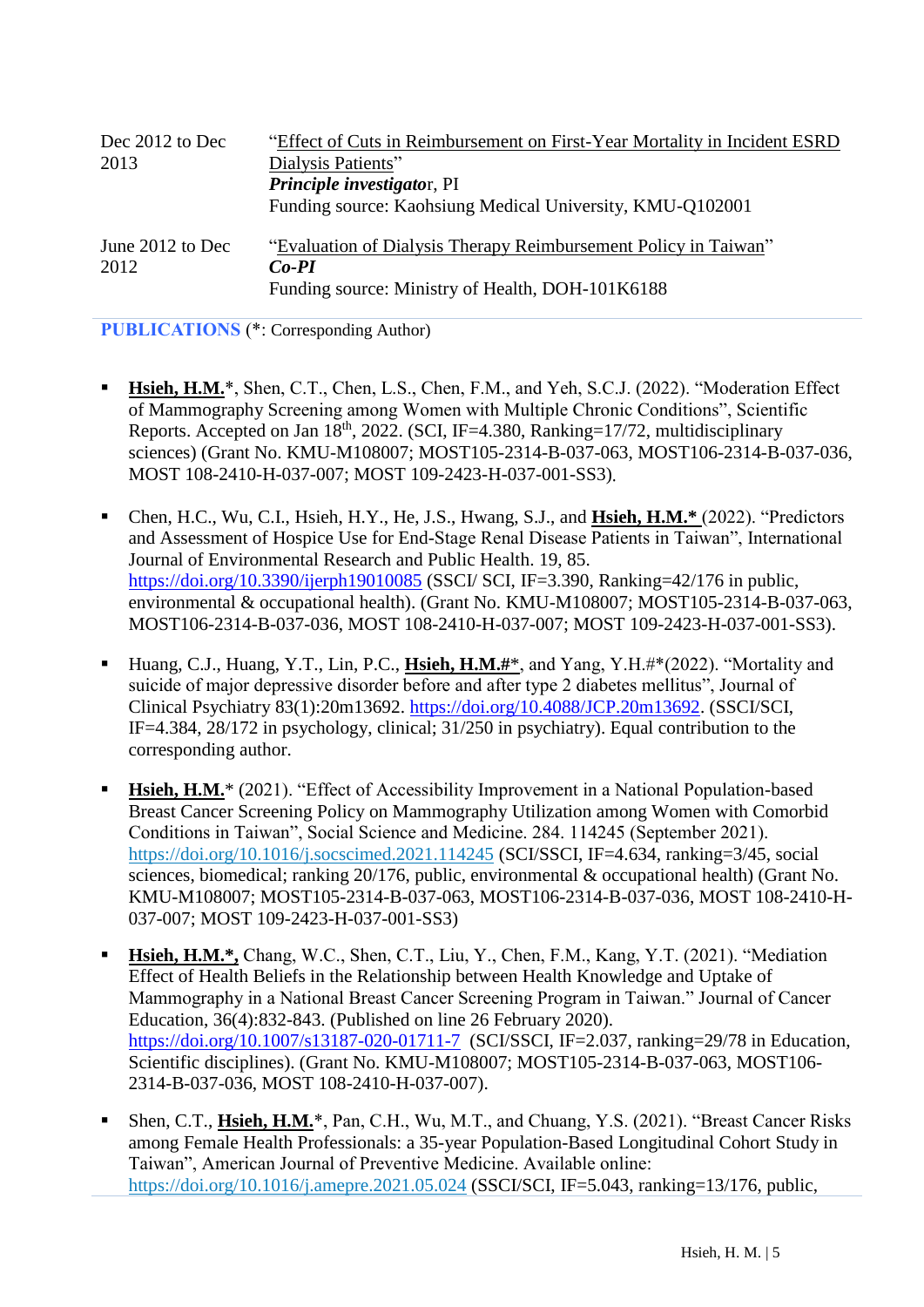environmental and occupational health) (Grant No. KMU-M108007; MOST105-2314-B-037- 063, MOST106-2314-B-037-036, MOST 108-2410-H-037-007; MOST 109-2423-H-037-001- SS3)

- Peng, C.Y., **Hsieh, H.M.**\*, Li, M.Y., Liaw, L.J., Wang, C.L., Pan, C.H., and Wu, M.T. (2021). "Gender Differences and Site-Specific Incident Risks of Musculoskeletal Disorders among 224,506 Workers in the Food and Beverage Service Industry in Taiwan: A 15-year Nationwide Population-Based Cohort Study", Journal of Occupational Health. (SCI, IF=2.708, ranking=99/203, Public, Environmental & Occupational Health). (Grant No. MOST 109-2423- H-037-001-SS3).
- Chen, H.C., Wu, C.I., Hsieh, H.Y., He, J.S., Hwang, S.J., and **Hsieh, H.M.\*** (2021). "Predictors and Assessment of Hospice Use for End-Stage Renal Disease Patients in Taiwan", International Journal of Environmental Research and Public Health. Accepted on Dec 16, 2021. (SSCI/ SCI, IF=3.390, Ranking=42/176 in PUBLIC, ENVIRONMENTAL & OCCUPATIONAL HEALTH).
- Kao, CC., **Hsieh, HM.<sup>#</sup>**, Lee, D.Y., Hsieh, K.P., and Sheu, S.J.<sup>#\*</sup>(2021). "Importance of medication adherence in treatment needed diabetic retinopathy", Scientific Reports. 11, 19100. [https://doi.org/10.1038/s41598-021-98488-6.](https://doi.org/10.1038/s41598-021-98488-6) (SCI, IF=4.379) *Equal contribution to the corresponding author*.
- Huang, C.J., Weng, S.F., Wang, J.J., and **Hsieh, H.M.**\*(2021). "Competing Risk Analysis of the Association Between Dementia and Major Depressive Disorder: a Nationwide Population-based Study in Taiwan." Aging and Mental Health. 25(4): 766-772. (SCI/SSCI, IF=3.658, Ranking=8/46 in Gerontology).
- Wu, T.C., Peng, C.Y.\*, **Hsieh, H.M.**, Pan, C.H., Wu, M.T., Lin, P.C., Wu, C.F., and Hsieh, T.J. (2021). "Reduction of aldehyde emission and attrition of environment burden in cooking fumes from food stalls using a novel fume collector." Environmental Research. Online ahead of print. (SCI, IF=5.715).
- **Hsieh, H.M.\*,** Chang, W.C., Shen, C.T., Liu, Y., Chen, F.M., Kang, Y.T. (2020). "Mediation Effect of Health Beliefs in the Relationship between Health Knowledge and Uptake of Mammography in a National Breast Cancer Screening Program in Taiwan. Journal of Cancer Education. (Published 26 February 2020). https://doi.org/10.1007/s13187-020-01711-7 (SCI/SSCI, IF=2.037, ranking=29/78 in Education, Scientific disciplines). (Grant No. KMU-M108007; MOST105-2314-B-037-063, MOST106-2314-B-037-036, MOST 108-2410-H-037- 007).
- Shen, C.T., Chen, F.M., and Hsieh, H.M.\* (2020). "Effect of a National Population-based Breast Cancer Screening Policy on Participation in Mammography and Stage at Breast Cancer Diagnosis in Taiwan." Health Policy. 124(4):478-485. (SCI/SSCI, IF=2.980, ranking 34/112 in Health policy& services). (Grant No. KMU-M108007; KMTTH-106-003; MOST105-2314-B-037-063, MOST106-2314-B-037-036, MOST 108-2410-H-037-007 -).
- Huang, C.J., Weng, S.F., Wang, J.J., and **Hsieh, H.M.**\*(2020). "Competing Risk Analysis of the Association Between Dementia and Major Depressive Disorder: a Nationwide Population-based Study in Taiwan." Aging and Mental Health. Accepted on Jan 19 2020. (SCI/SSCI, IF=2.956, Ranking=7/36 in Genrontology).
- Huang, C.J., **Hsieh, H.M.**, Tu, H.P., Jiang, H.J.,Wang, P.W., Lin, C.H.\* (2020). "Generalized anxiety disorder in type 2 diabetes mellitus: prevalence and clinical characteristics." Braz J Psychiatry. 2020 Apr 17. doi: 10.1590/1516-4446-2019-0605.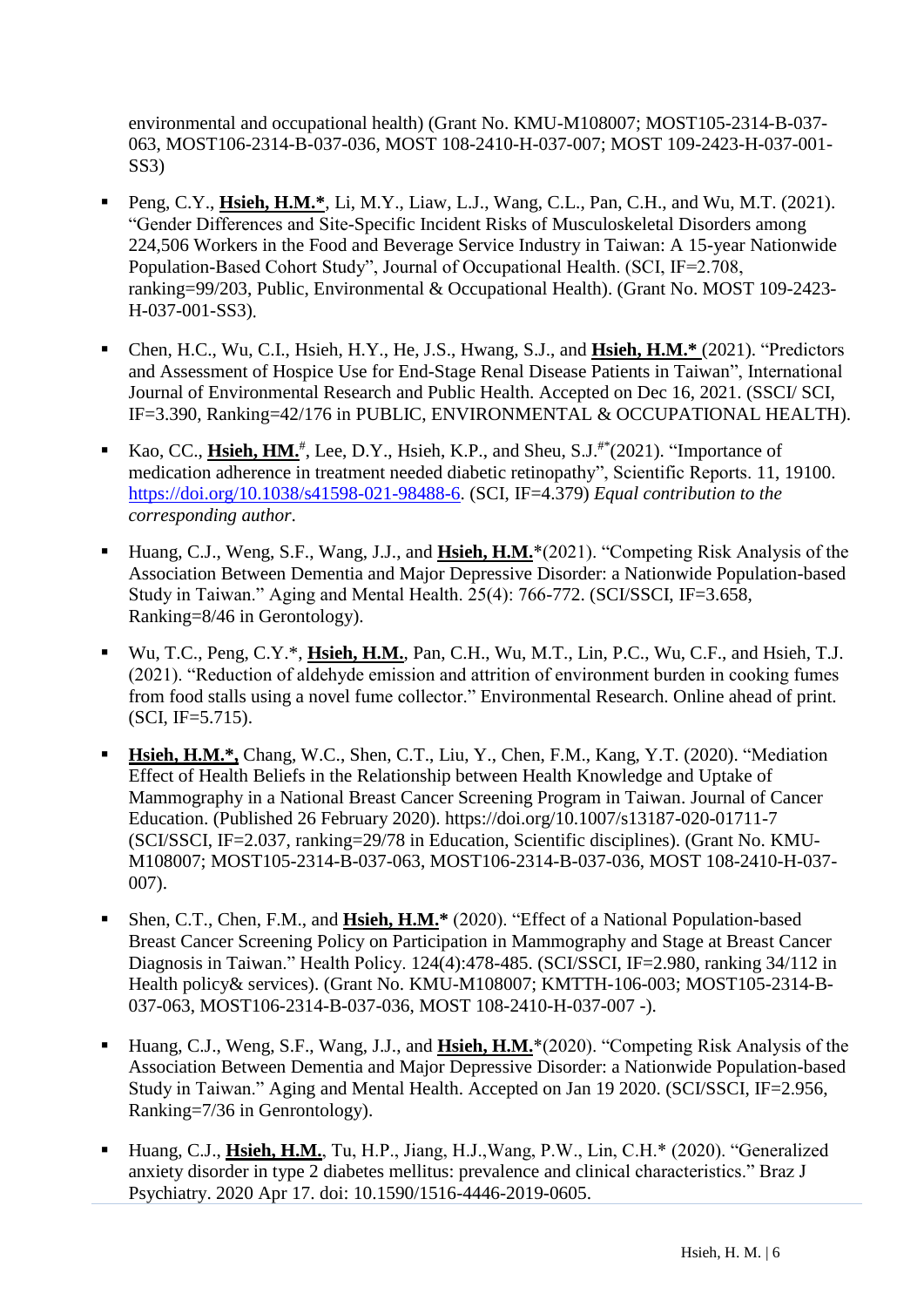- Wang, S.L., Chiu, Y.W., Kung, L. F., Chen, T.H., Hsiao, S. M., Hsiao, P.N., Hwang, S.J., and **Hsieh, H.M.**\*(2019). "Patient Assessment of CKD Self-Care Using the CKDSC scale in Taiwan". Nephrology. 24(6): 615-621 (SCI, IF=2.178, Ranking=35/76). <https://doi.org/10.1111/nep.13475>
- Li, J.W., Hsieh, H.M., Weng, S.F., and Lee, I.C.\* (2019). "Polypharmacy and Utilization of Health Care Services: A Cohort Study of People Aged Over 50 Years in Taiwan. Asia-Pacific Journal of Public Health. Accepted (in press). DOI: 10.1177/1010539519828077. (SCI/ SSCI, IF=1.013, Ranking=124/157, 78.62%).
- Chiu, H.C., **Hsieh, H.M.**, Wan, C.L., Tsai, H.L. and Wang, J.Y.\* (2019). "Cost-Effectiveness of mini-laparotomy in patients with colorectal cancers: A propensity scoring matching approach. Plos One. 14(1):e0209970. DOI: 10.1371/journal.pone.0209970. (SCI, IF=2.261, Ranking=30.6%).
- Wang, S.L., Chiu, Y.W., Kung, L. F., Chen, T.H., Hsiao, S. M., Hsiao, P.N., Hwang, S.J., and **Hsieh, H.M.**\*(2018). "Patient Assessment of CKD Self-Care Using the CKDSC scale in Taiwan". Nephrology. Accepted on August  $12<sup>th</sup>$  2018 (SCI, IF=2.178, Ranking=35/76). <https://doi.org/10.1111/nep.13475>
- Ku, L.J., Chang, S.M., Pai, M.C.\* and **Hsieh, H.M.**, Predictors of caregiver burden and care costs for older persons with dementia in Taiwan. International Psychogeriatrics (Accepted on Dec 2018). DOI: 10.1017/S1041610218001382.
- Huang, C. J., **Hsieh, H. M.**, Tu, H. P., Jiang, H. J., Wang, P.W., and Lin, C. H.<sup>\*</sup>(2018). "Schizophrenia in Type 2 diabetes mellitus: Prevalence and Clinical Characteristics". European psychiatry. Accepted on August 19th 2018. (SSCI, IF=4.129, Ranking 21/142).
- Lin, M. Y., Cheng, L.J., Chiu, Y.W., **Hsieh, H. M.**, Wu, P. H., Lin, Y. T., Wang, S. L., Jian, F. S., Yang, S. A., Lee, H. L., and Hwang, S. J.\*(2018). "Effect of National Pre-ESRD Care Program on Expenditures and Mortality in Incident Dialysis Patients: A Population-based Study". PLOS one. Accepted on May 18<sup>th</sup>, 2018.
- Hung, Y.C., Lin, Y.C., **Hsieh, H.M.**, Huang, C.J. and Chiu, H.C.\* (2018). "Impact of Non-apnea Sleep Disorders on Diabetic Control and Metabolic Outcome - A Population-Based Cohort Study." General Hospital Psychiatry. Accepted on 01.18.2018. (SCI/SSCI, IF=2.297).
- Wu, C.F., Hsiung, C.A., Tsai, H. J., Tsai, Y.C., **Hsieh, H.M.**, Chen, B.H. and Wu, M.T.\* (2018). "Interaction of melamine and di-(2-ethylhexyl) phthalate exposure on markers of early renal damage in children: The 2011 Taiwan food scandal." Environmental Pollution, 235: 453-461. (SCI, IF=5.099).
- **Hsieh, H.M.\***, Chiu, H.C., Lin, Y.T., and Shin, S. J. (2017). "A Diabetes Pay-for-Performance Program and Competing Causes of Death among Cancer Survivors with Type 2 Diabetes in Taiwan". *International Journal for Quality in Health Care*, 29(4): 512-520. (SCI/SSCI, IF=2.342, Ranking=18/77, Health Policy & services in SSCI; Ranking=32/90, Health care sciences & services in SCI) (Grant No.: MOST-103-2314-B-037-001; MOST105-2314-B-037- 063).
- **Hsieh, H.M.\***, He, J.S., Shin, S.J., Chiu, H.C. and Lee, T.C. (2017). "A Diabetes Pay-forperformance Program and Risks of Cancer Incidence and Mortality in Patients with Type 2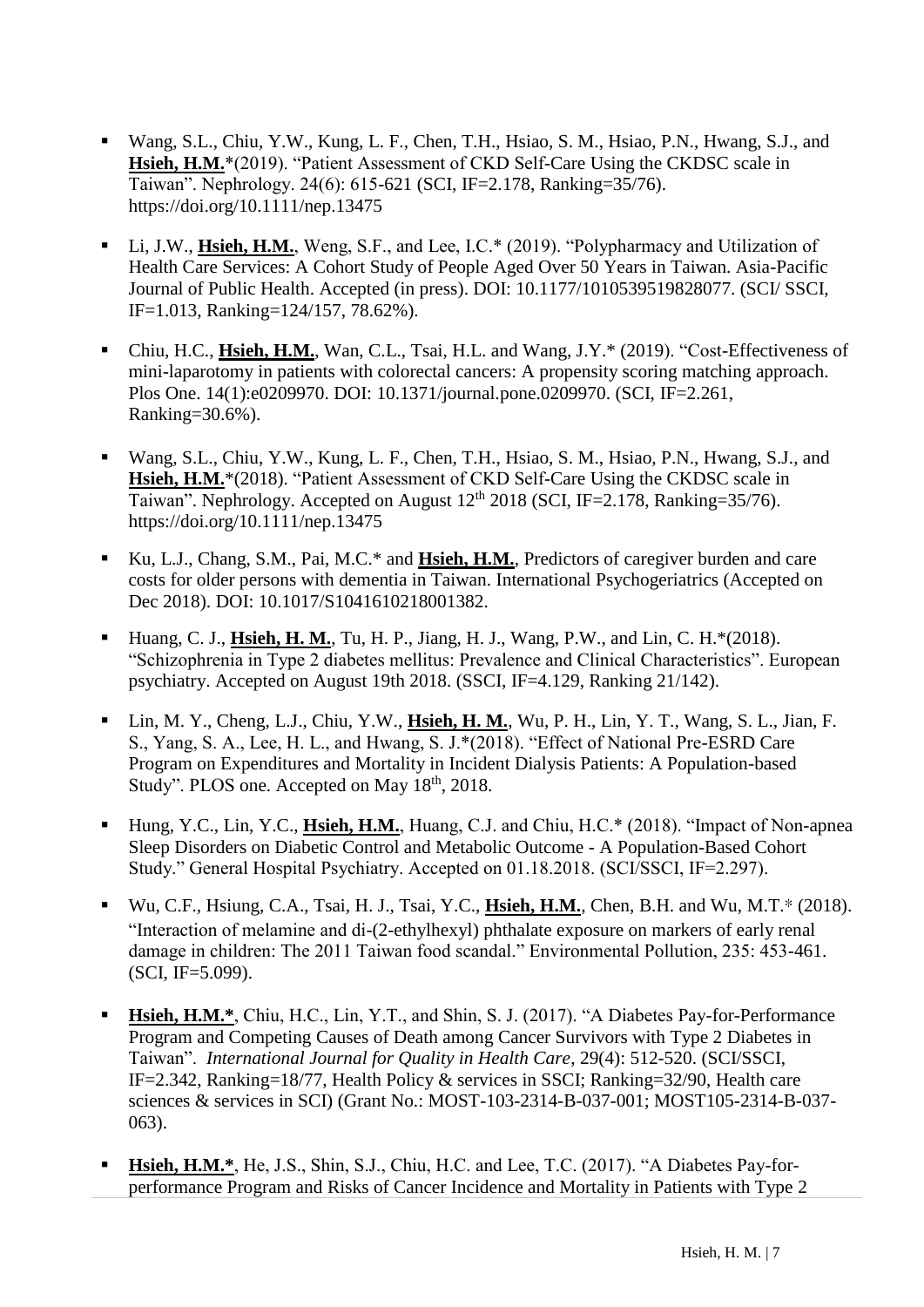Diabetes in Taiwan". *Preventing Chronic Disease*, Accepted on April 7, 2017. (SCI/SSCI, IF=1.802, Ranking=63/157, public, environmental  $\&$  occupational health in SSCI; Ranking=91/176, public, environmental & occupational health in SCI) (Grant No.: MOST-103- 2314-B-037-001; MOST105-2314-B-037-063).

- **Hsieh, H. M.**, Lin, M. Y., Chiu, Y.W., Wu, P. H., Cheng, L. J., Jian, F. S., Hsu, C. C., and Hwang, S. J.\* (2017). "Economic Evaluation of a Pre-ESRD Pay-for-Performance Program in Advanced Chronic Kidney Disease Patients". *Nephrology Dialysis Transplantation*, 32(7): 1184- 1194. (SCI, IF=4.470, Ranking 4/25, Transplantation; Ranking 10/76, Urology& nephrology) (M0HW103-NH-1001; KMUH103-3R10; MOST-103-2314-B-037-001).
- Huang, C. J., **Hsieh, H.M.,** Tu, H.P., Jiang, H. J., Wang, P. W., Lin, C. H.\* (2017). "Major Depressive Disorder in Patients with Type 2 Diabetes Mellitus: Prevalence and clinical characteristics". *Journal of Affective Disorders*. Accepted on Sep 25. 2017. (SSCI, IF=3.432, Ranking 26/139, Psychiatry).
- Chiu, H.C., Lin, Y.C., **Hsieh, H.M.**, Chen, H.P., Wang, H. L., and Wang, J.Y. (2017). "The Impact of Complications on Prolonged Length of Hospital Stay after Resection in Colorectal Cancer Patients". *Journal of International Medical Research*, Accepted on Nov 21, 2016. (SCI, IF=1.431, Ranking 91/124, medicine, research & experiment; Ranking 197/255, pharmacology& pharmacy).
- Tu, H. P., Lin, C. H., **H. M. Hsieh**, Jiang, H. J., Wang, P. W., Huang, C. J. (2017). "Prevalence of anxiety disorder in patients with type 2 diabetes: a nationwide population-based study in Taiwan 2000–2010". *Psychiatric Quarterly*. 88(1): 75-91, (SSCI, IF=1.43, Ranking 77/133, Psychiatry).
- Chiu, P.Y., Chang, C.J., Tsai, L.L., Chang, Y. J. and **Hsieh, H.M.\*** (2016). "The Application of Risk Adjustment Models to Predict Health Expenditures Under the Capitation Payment System in Family Medicine Practices Groups in the KaoPing Area". *Taiwan Journal of Public Health*, 35(6): 595-608 *(TSSCI, in Chinese version)* (KMUTP104A33).
- **Hsieh, H. M.**, Shin, S. J., Tsai, S. L., and Chiu, H. C.\* (2016). "Effectiveness of Pay-for-Performance Incentive Designs on Diabetes Care". *Medical Care*, 52(12): 1063-1069. (SCI/SSCI, 2016 IF=3.232, Ranking 8/71, Health Policy & services; Ranking 15/89, Health care sciences & services) (MOST 103-2314-B-037 -001).
- **Hsieh, H.M.**, Lin, T. H., Lee, I. C., Huang, C. J., Shin, S. J. and Chiu, H. C.\* (2016). "The Association between Participation in a Pay-for-performance Program and Macrovascular Complications in Patients with Type 2 Diabetes in Taiwan: A Nationwide Population-Based Cohort Study". *Preventive Medicine*, 85: 53-59. (SCI, IF=3.086, Ranking 31/165, Public, Environmental & Occupational Health; 25/154, Medicine, general & internal) (MOST 103- 2314-B-037 -001).
- **Hsieh, H.M.**, Tsai, S. L., Mau, L. W., and Chiu, H. C.\* (2016). "Effects of Changes in Diabetes Pay-for-Performance Incentive Designs on Patient Risk Selection". *Health Services Research*. 51(2): 667-686. (SCI/SSCI, IF=2.781; Ranking: 9/71, Health Policy & Services; 20/89, Health Care Sciences & Services).
- Wu, IC, **Hsieh, H.M.**, Yu, FJ, Wu, MC, Wu, TS, Wu, MT\*. (2016). "A Long-term Risk-Benefit Analysis of Low-dose Aspirin in Primary Prevention". *European Journal of Clinical*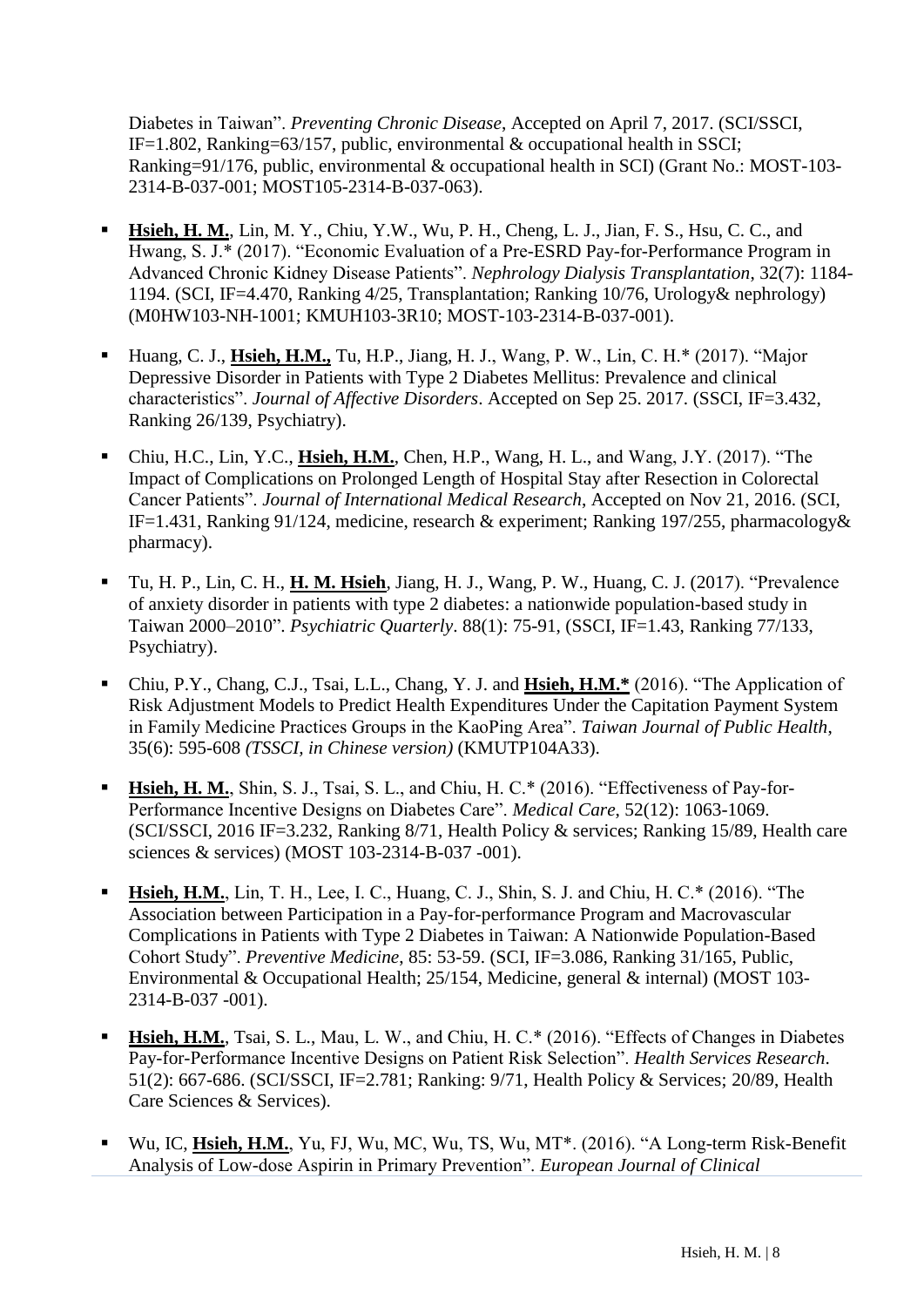*Investigation.* 2016;46:2-130-140. (SCI, IF=2.687, Ranking: 28/155, Medicine, general & internal; Ranking: 57/128, Medicine, research & experimental).

- Chen, K. H., **Hsieh, H. M.**, Chen, C. M., Chiu, H. C., and Lee, I. C.\*(2016). "The long-term trends of the association between falls among the elderly in Taiwan and their use of medical facilities". International Journal of Gerontology. Accepted on Aug 22, 2016.
- Tai, S. Y., **Hsieh, H. M.**, Huang, S.P., Wu, M.T.\* (2016). "Hair dye use, regular exercise, and the risk and prognosis of prostate cancer: multicenter case–control and case-only studies.". *BMC cancer,* 16(1) : 242. (SCI, IF=3.362, Ranking 81/211, Oncology).
- Chiu, H.C.\*, **Hsieh, H. M.**, Lin, Y. C., Kuo, S. J., H. Y. Kao, S. J. Yeh, W. H. Chang, P. J. Hsiao, Y. S., Chen, S. L. Lin, G. H. Lo, C. G. Ker, Y. H. Hung, H. A. Cheng, T. H. Chou, S. Y. Chou, J. H. Wang, C. F. Wang. (2016). "Patient Assessment of Diabetes Care in a Pay-for-Performance Program". *International Journal for Quality in Health Care*. 28(2): 183-190. (SSCI, IF=1.75, Ranking 30/71, Health Policy & Services).
- Lin, F.C., Chuang, Y. S., **Hsieh, H. M.**, Lee, T. C., Chiu, K. F., Liu, C.K., and Wu, M. T.\* (2015.11). "Early Statin Therapy Ameliorates the Progression of Alzheimer's disease: A Nationwide Population-Based Retrospective Cohort Study", Medicine, 94(47): e2143 (SCI, IF=2.133, Ranking 40/155, Medicine, general& internal).
- **Hsieh, H. M.**, Gu, S. M., Shin, S. J., Kao, H. Y., Lin, Y. C. and Chiu, H. C.\* (2015). "Cost-Effectiveness of a Diabetes Pay-for-Performance Program in Diabetes Patients with Multiple Chronic Conditions". PLOS One. 10(7): e0133163 (SCI, IF=3.234, Ranking 8/56, Multidisciplinary Sciences).
- **Hsieh, H.M.**, Tsai, S. L., Shin, S. J., Mau, L. W., and Chiu, H.C.\*(2015), "Cost-Effectiveness of Diabetes Pay-for-Performance Incentive Designs", Medical Care, 53(2): 106-115. (SCI/SSCI, 2014 IF=3.232, Ranking 8/71, Health Policy & services; Ranking 15/89, Health care sciences  $\&$ services; Ranking 27/162, Public, environmental & occupational health).
- Huang, C. J., Chiu, H.C., **Hsieh, H.M.**, Yen, J. Y., Lee, M.H., Chang, K.P., Li, C. Y., Lin, C. H.\* (2015). "Healthcare Utilization and Expenditures of Persons with Diabetes Comorbid with Anxiety Disorder: A National Population-Based Cohort Study", General Hospital Psychiatry (Accepted on April 15, 2015)(SCI/SSCI, IF=2.606, Ranking 58/140, Psychiatry (SCI), 32/124, Psychiatry (SSCI)).
- Kao, S. H., Lu, D. K., Lin, Y. L., Hsieh, H.M., Lin, T.H., and Chiu, H. C.\*(2015). "Association of Physician Certification Policy and Quality of Care: Evidence of Percutaneous Coronary Intervention Certification Program in Taiwan". Health Policy. Accepted on March 12, 2015. (SCI, IF=1.907, Ranking 33/70, Health Policy& Services; Ranking 37/89, Health care sciences & services).
- Liu, C. C, **Hsieh, H.M.**, Wu, C. F., Hsieh, T. J., Huang, S. P., Chou, Y. H., Hung, C. H., Wu, W. J. and Wu, M. T.\* (2015). "Long-term prescription of α-blockers decrease the risk of recurrent urolithiasis needed for surgical intervention-a nationwide population-based study", PLOS one, accepted on Feb 27th 2015. (Equally contribution to the work with the first author). (SCI, IF=3.234, Ranking 8/56, Multidisciplinary Sciences).
- Wu, C. F., Peng, C.Y., Liu, C. C, Lin, W.Y., Pan, C.C., Cheng, C.M., **Hsieh, H.M.**, Hsieh, T.J., Chen, B.H., and Wu, M.T.\*(2015). "Ambient Melamine Exposure and Urinary Biomarkers of Early Renal Injury", Journal of the American Society of Nephrology (JASN), accepted on Feb 24th, 2015. (SCI, IF=9.466, Ranking=2/77, Urology & Hephrology).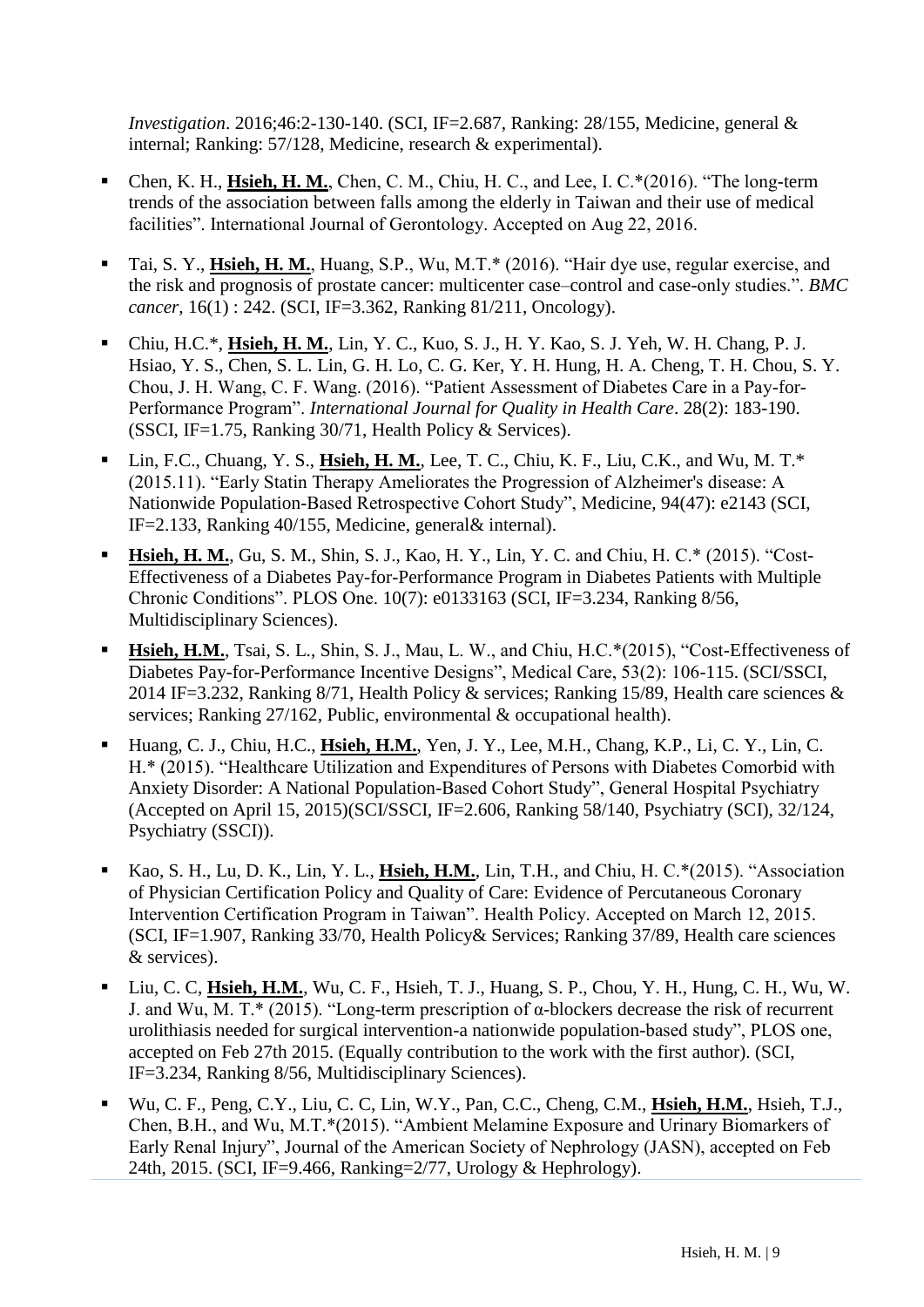- Wu, I. C., **Hsieh, H. M.**, and Wu, M. T.\* (2015). "A Short-term Risk-Benefit Analysis of Occasional and Regular Use of Low-dose Aspirin in Primary Prevention of Vascular Diseases: A Nationwide Population-based Study", BMJ open, 5: e006694. (SCI) (SCI, IF=2.063, Ranking 43/156, Medicine, general & internal).
- Cheng, J. S., Tsai, W.C., Lin, C.L., Chen, L., Lang, H.C., **Hsieh, H.M.**, Shin, S. J., Chen, T., Huang, C.T., Hsu,C.C\* (2015). "Trend and factors associated with healthcare use and costs in type 2 diabetes mellitus: A decade experience of a universal health insurance program", Medical Care, 53(2):116-124. (SCI/SSCI, 2014 IF=3.232, Ranking 8/71, Health Policy & services; Ranking 15/89, Health care sciences & services; Ranking 27/162, Public, environmental & occupational health).
- Wu, I.C., Lin, M.Y., Yu, F.J., **Hsieh, H.M.**, Chiu, K.F., Wu MT\* (2014), "A Short-term Effect of Low-dose Aspirin on Major Hemorrhagic Risks in Primary Prevention: A Case-Crossover Design". PLOS One, May 2014, 9(5): e98326. (SCI, IF=3.234, Ranking 8/56, Multidisciplinary Sciences).
- **Hsieh, H.M.\***, Bazzoli, G. J., Chen, H. F., Stratton, L. S. and Clement, D. G. (2014), "Did Budget Cuts in Medicaid Disproportionate Share Hospital Payment Affect Hospital Quality of Care?", Medical Care, 52(5), pp. 415-421. (SCI/SSCI, 2014 IF=3.232, Ranking 8/71, Health Policy & services; Ranking 15/89, Health care sciences & services; Ranking 27/162, Public, environmental & occupational health).
- Simpson, R.J.\*, Tunceli, K., Ramey, D.R., Neff, D. R., Kern, D.M., **Hsieh, H.M.**, Wertz, D.A., Stephenson, J. Marrett, J., E., Tomassini, J.E., and Jacobson, T.A. (2013), "Treatment Pattern Changes in High-Risk Patients Newly Initiated on Statin Monotherapy in a Managed Care Setting", Journal of Clinical Lipidology, 7(5), pp.399-407. (SCI, IF=3.904; Ranking 44/250, PHARMACOLOGY & PHARMACY).
- Hsieh, H.M.\* and Bazzoli, G. J. (2012), "Medicaid Disproportionate Share Hospital Payment: How Does It Impact Hospitals' Provision of Uncompensated Care?", Inquiry 49(3), pp. 254-267 (SCI/SSCI, IF=0.654, 66/72, Health Care Sciences & Services).
- Bazzoli, G.J.\*, Lee, W., **Hsieh, H.M.** and Mobley, L.R. (2012), "The Effects of Safety Net Hospital Closures and Conversions on Patient Travel Distance to Hospital Services", Health Services Research, 47(1), pp. 129-150. (SCI/SSCI, IF=2.781; Ranking: 9/71, Health Policy & Services; 20/89, Health Care Sciences & Services).
- **Example 1.5 Figure 1.5 Figure 1.5 Figure 1.5 Figure 1.5 Figure 1.5 Figure 1.5 Figure 1.5 Figure 1.6 Figure 1.5 Figure 1.6 Figure 1.6 Figure 1.6 Figure 1.6 Figure 1.6 Figure 1.6 Figure 1.6 Figure 1.6 Figure 1.6 Figure 1.6** Characteristics on Hospital Efficiency and Uncompensated Care", Health Care Management Review, 35(1), pp. 77-87. (SSCI, IF=1.875, Ranking=19/49, Health Policy & Services).
- Bazzoli, G.J.<sup>\*</sup>, Clement, J.P. and Hsieh, H.M. (2010), "Community Benefit Activities of Private, Non-Profit Hospitals", Journal of Health Politics, Policy and Law, 35(6), pp.999-1026. (SCI/SSCI, IF=1.24)
- Chen, H.F.<sup>\*</sup>, Bazzoli, G.J. and Hsieh, H.M. (2009). "Hospital Financial Condition and the Provision of Unprofitable Services", Atlantic Economic Journal 37(3), pp. 259-277.

#### **CONFERENCE PRESENTATIONS**

**Hsieh, H.M.**, Chang, W.C., and Shen, C. T. "Mediation Effect of Health Beliefs in the Relationship between Health Knowledge and Uptake of Mammography in a National Breast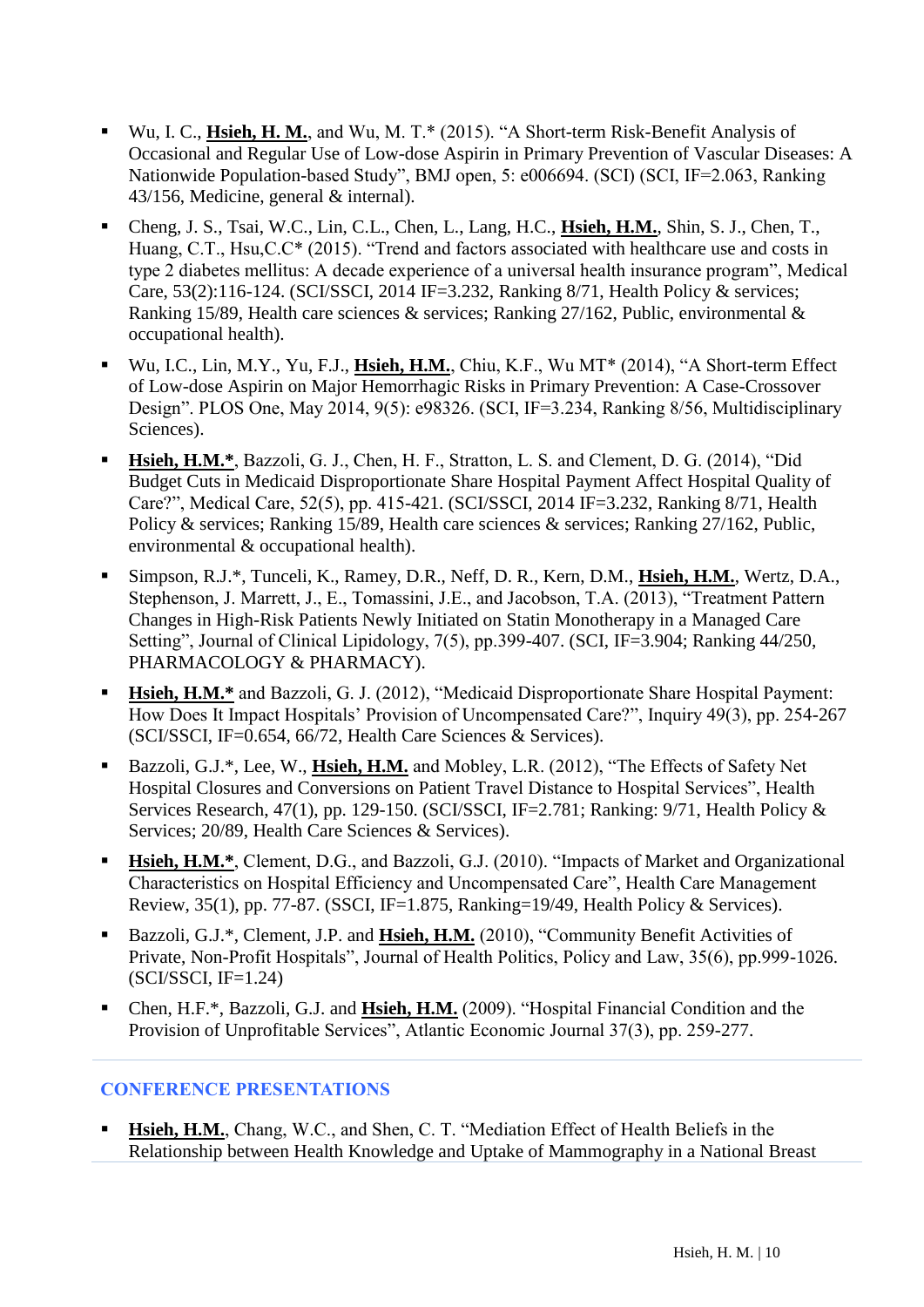Cancer Screening Program in Taiwan", poster presentation at the 2019 Academy Health Annual Research Meeting, Washington D.C., USA, June 2-4 2019.

- **Hsieh, H.M.**, "Association between Community-Based Cancer Screening Expansion Policy and the Participation of Cervical and Breast Cancer Screening in Taiwan", poster presentation at the 2018 Academy Health Annual Research Meeting, Seattle, WA, USA, June 24-26 2018.
- **Hsieh, H.M.**, "Economic Evaluation of Lung Cancer Screening with Low-dose Computerized Tomography (LDCT) for Smoking Groups in Taiwan", poster presentation at the 2017 22nd International Society for Pharmacoeconomics and Outcomes Research (ISPOR) Annual internation meeting, Boston, MA, USA, May 20-24 2017.
- **Exigen, H. M.**, He, J. S., and H. C. Chiu, "The association between participation in a diabetes pay-for-performance program and the competing causes of death for cancer survivors with type 2 diabetes in Taiwan", poster presentation at the 2016 AcademyHealth Annual Research Meeting, Boston, MA, USA, June 26-28 2016.
- **Hsieh, H. M., M. Y. Lin, and S. J. Hwang, "Cost-Effectiveness of a Pre-ESRD Pay-for-**Performance Program in Pre-dialized Advanced Chronic Kidney Disease Patients in Taiwan", Oral Presentation at the 2015 Annual Meeting of Taiwan Public Health Association, New Taipei City, Taiwan, Oct 2015 and oral presentation at the 2016 AcademyHealth Annual Research Meeting, Boston, MA, USA, June 26-28 2016.
- He, J. S., and **Hsieh, H. M.,** "Effect of a Diabetes Pay-for-Performance Program on Cancer Incidence and All-Cause Mortality Among Patients with Type 2 Diabetes in Taiwan" , poster presentation at the 2016 AcademyHealth Annual Research Meeting, Boston, MA, USA, June 26- 28 2016.
- M. Y. Lin, **Hsieh, H. M.**, F. S. Jian, S. A. Yang, S. L. Wang, H. L. Lee, Y. W. Chiu, S. J. Hwang, H. C. Chen, "Pay-for-performance program for Pre-ESRD patient care provides better quality of care and saves medial cost in dialysis patient", Oral Presentation at the 2014 Annual Meeting of Taiwan Society of Nephrology, Taipei, Taiwan, Dec 2014.
- Y. W. Chiu, **Hsieh, H. M.,** M. Y. Lin, , F. S. Jian, S. A. Yang, S. L. Wang, H. L. Lee, , S. J. Hwang, H. C. Chen, "Effects of the Pre-ESRD Pay-for-Performance Program on CAD, Stroke and PVD Complication Rate", Oral Presentation at the 2014 Annual Meeting of Taiwan Society of Nephrology, Taipei, Taiwan, Dec 2014.
- **H. M. Hsieh,** M. Y. Lin, Y. W. Chiu, F. S. Jian, S. A. Yang, S. L. Wang, H. L. Lee, , S. J. Hwang, H. C. Chen, "Effects of the Pre-ESRD Pay-for-Performance Program on CAD, Stroke and PVD Complication Rate", Oral Presentation at the 2014 Annual Meeting of Taiwan Society of Nephrology, Taipei, Taiwan, Dec 2014.
- **H. M. Hsieh,** S. M. Gu, S. J. Hwang and Chiu, H.C., "Effectiveness of the Early-CKD Pay-for-Performance Program on Short-Term Clinical Outcomes", Oral Presentation at the 2014 Annual Meeting of Taiwan Society of Nephrology, Taipei, Taiwan, Dec 2014.
- **H. M. Hsieh,** S. M. Gu, S. J. Hwang and Chiu, H.C., "Cost-Effectiveness of the Early-CKD Pay-for-Performance Program", Oral Presentation at the 2014 Annual Meeting of Taiwan Society of Nephrology, Taipei, Taiwan, Dec 2014.
- **Hsieh, H. M.**, Chiu, H. C., Shin, S. J., "Intermediate clinical Outcomes of Diabetes under Different Pay-for-Performance Incentive Designs: A Population-Based Study". Poster Presentation at 2014 AcademyHealth Annual Research Meeting, San Diageo, California, USA, June 2014.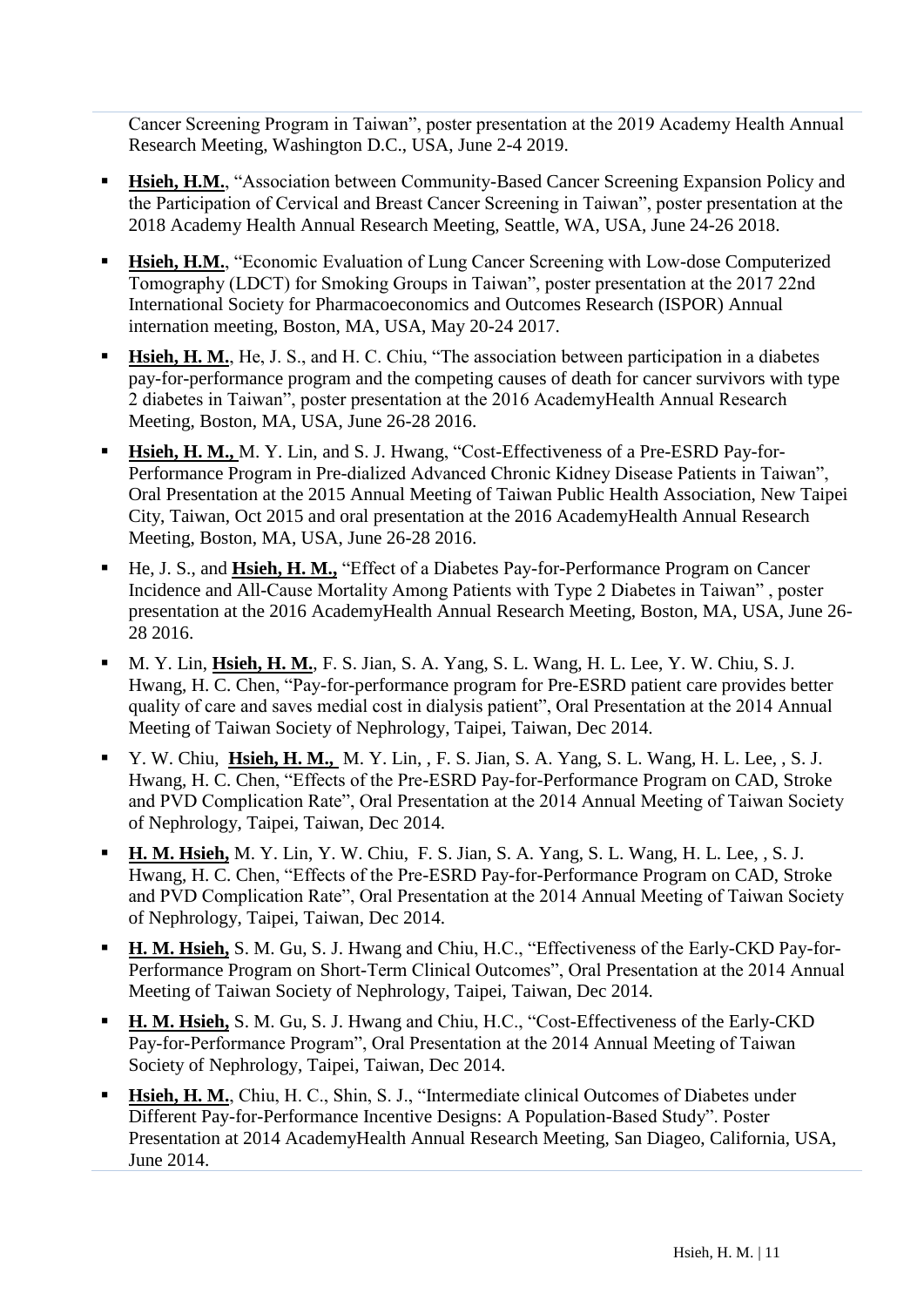- Chiu, H. C., **Hsieh, H. M.**, Shin, S. J., "Cost-Effectiveness of Different Financial Incentive Designs under Diabetes Pay-for-Performance Program: A Population-Base Study". Poster Presentation at 2014 AcademyHealth Annual Research Meeting, San Diageo, California, USA, June 2014.
- Chiu, H. C., **Hsieh, H. M.**, Lin, Y.C., Shin, S. J., "Effectiveness of the Pay-for-Performance Program for Diabetes Care". Oral Presentation at 2014 AcademyHealth Annual Research Meeting, San Diageo, California, USA, June 2014.
- **Hsieh, H. M.**, Hwang, S. J., Chen, H. F., Mau, L.W, Lin, M.Y, Hsu, C.C, Yang, W.C., "Effect of Cuts in Reimbursement on First-Year Mortality in Incident ESRD Dialysis Patients: A Nationwide Population-Based Study over the Period 1999 to 2007". Poster Presentation at 2014 AcademyHealth Annual Research Meeting, San Diageo, California, USA, June 2014.
- **Hsieh, H. M.**, Hsu, C.C., Hwang, S. J., Yang, W.C., "Association between Chain Affiliation and Quality of Care of Dialysis Providers: A Preliminary Study". Oral Presentation at the 2012 Annual Meeting of Taiwan Society of Nephrology, Taichung, Taiwan, Dec 2012.
- **Hsieh, H. M.**, Hwang, S. J., Hsu, C.C., Yang, W.C., "Impacts of Outpatient Dialysis Global Budget Payment Policy under National Health Insurance: A Preliminary Study". Poster Presentation at the 2012 Annual Meeting of Taiwan Society of Nephrology, Taichung, Taiwan, Dec 2012.
- Simpson, R.J, Tunceli, K., Ramey D.R., Neff, D.R., Kern, D.M., **Hsieh, H. M.**, Wertz, D. A. , Stephenson, J.J., Marrett, E., Tomassini, A.E., Jacobson, T. A., "Treatment Pattern Changes in High-Risk Patients on Statin Monotherapy in a Managed Care Setting". Poster Presentation at the 80th European Atherosclerosis Society Congress (EAS), Milan, Italy, May 2012.
- Wertz, D.A., Stephenson. J.J., Hsieh, H.M., Chang, C.L., Zhang, J., Kuhn, R.J., "Impact of Initiation of Tobramycin Solution for Inhalation (TIS) on Quality of Life among Patients with Cystic Fibrosis (CF)". Poster Presentation at North American Cystic Fibrosis (NACF) Conference, Anaheim, California, Nov 2011.
- Lee, W., Bazzoli, G.J., **Hsieh, H.M.** and Mobley, L.R., "The Effect of Hospital Safety Net Contractions on the Access to Care of Indigent and Minority Populations". Poster-Oral presentation at International Health Economics Association (iHEA) 8th World Congress, Toronto, Canada, July 2011.
- **Example 1.5 Figure 1.1** Hospital **History Historical** Engineerial Bisproportionate Share Hospital **History History History History History History History History History History History History** Payments on Hospital Quality of Care". Poster presentation at AcademyHealth Annual Research Meeting, Boston, Massachusetts, USA. June 2010.
- Bazzoli, G. J., Lee, W., *Hsieh, H.M.* and Mobley, L.R., "Does Loss of Safety Net Hospitals in a Community Disproportionately Affect Racial and Ethnic Minority Groups?" Oral presentation at the American Society of Health Economics research meetings, Ithaca, NY, USA. June 2010.
- Bazzoli, G.J., Lee, W., **Hsieh, H.M.** and Mobley, L.R., "Does Loss of Safety Net Hospitals in a Community Disproportionately Affect Racial and Ethnic Minority Groups?" Poster presentation at AcademyHealth Annual Research Meeting, Boston, Massachusetts, USA. June 2010.
- Huang, C.T., **Hsieh, H.M.**, and Hsieh, H.Y., "Do the Palliative Care Consultation Services Influence Terminal Cancer Patients' Decision of Receiving Palliative Care?" Poster presentation at AcademyHealth Annual Research Meeting, Boston, Massachusetts, USA. June 2010.
- Hsieh, H.M., Bazzoli, G.J. and McCue, M.J., "The Impact of Medicaid Disproportionate Share Hospital Payments on Hospital Uncompensated Care Provision". Poster presentation at AcademyHealth Annual Research Meeting, Chicago, Illinois, USA. June 2009.